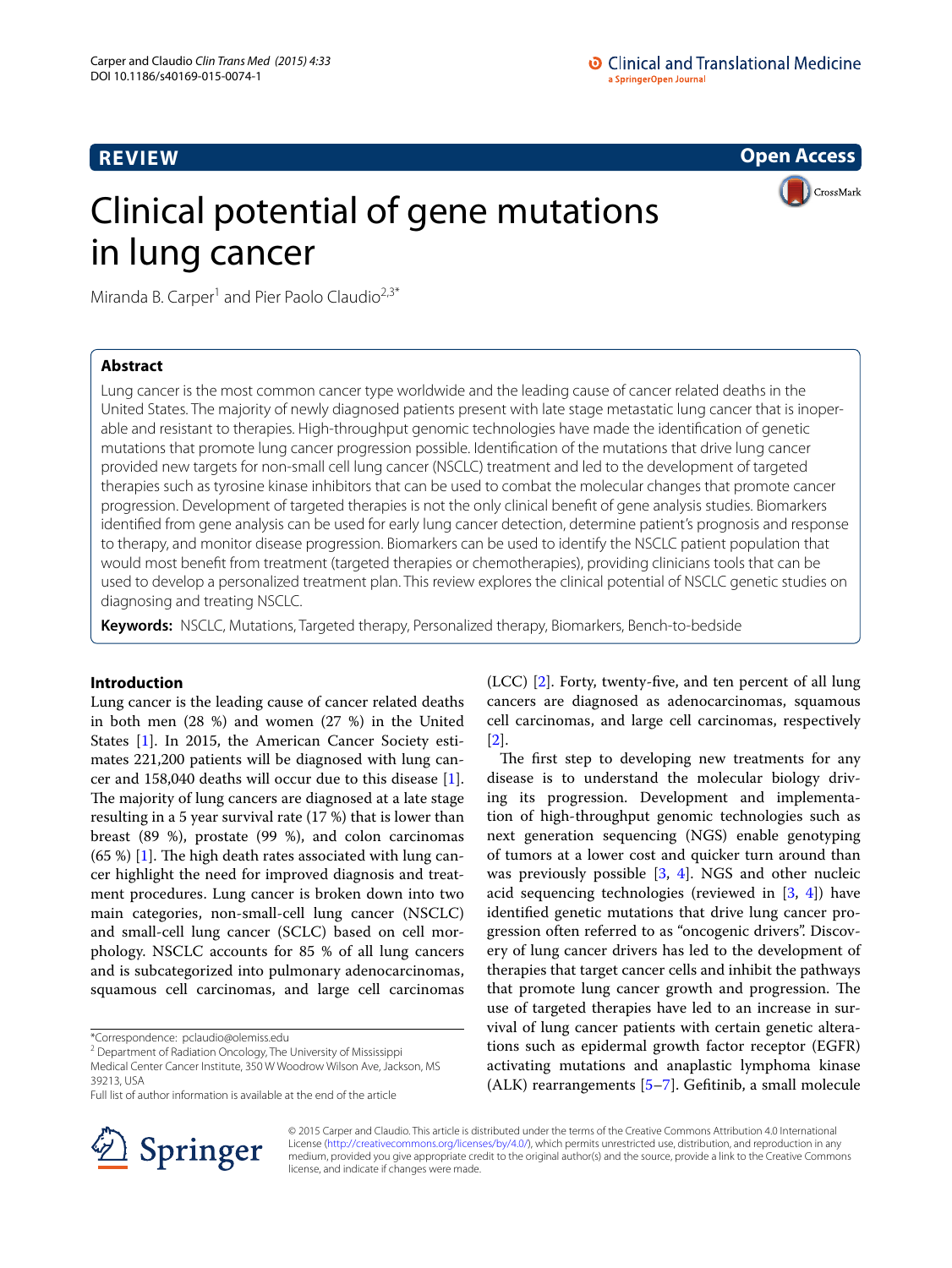inhibitor for the EGFR receptor was approved for use to treat NSCLC in May of 2003 [\[6\]](#page-9-6). Gefitinib was one of the first tyrosine kinase inhibitors and targeted therapies approved for NSCLC with aberrant activation of the EGFR pathway  $[8]$  $[8]$ . Gefitinib is an example of how discoveries made by basic science researchers on molecular changes in cancers can translate to provide therapies that can be utilized in the clinic.

However, the clinical significance of studying lung cancer mutations goes beyond drug development. Investigation and characterization of NSCLC mutations can also be used to identify biomarkers that can be used for early diagnosis and predicting patients' prognosis and response to treatment that can be used to determine a personalized therapeutic regimen. This review will explore the clinical benefits of genetic mutation investigations for patients with NSCLC with an emphasis on use of gene biomarkers for diagnosis and treatment.

### **Review**

# **Lung cancer mutations and targeted therapy** *Mutations in NSCLC*

NSCLC is a heterogeneous disease marked with a high rate of somatic mutations. Genetic analyses of the NSCLC subtypes lung adenocarcinomas and squamous cell carcinomas found a higher rate of mutations in these cancers than acute myelogenous leukemia, glioblastoma multiforme, and cancers of the breast, ovaries, and colon [[9,](#page-9-8) [10\]](#page-9-9). The Cancer Genome Atlas (TCGA) research network and other groups, have identified several genes altered (by mutations, amplification, or rearrangements) in adenocarcinomas such as: EGFR, EML4-ALK (Echinoderm microtubule associated protein-like protein 4 fused with Anaplastic Lymphoma Kinase), KRAS (Kirsten rat sarcoma viral oncogene homolog), MET (mesenchymal-epithelial transition factor), ROS1 (c-ros oncogene 1), RET (rearranged during transfection), BRAF (v-Raf murine sarcoma viral oncogene homolog B1), and TP53 (tumor suppressor protein 53) and in squamous cell carcinomas: FGFR1 (fibroblast growth factor receptor 1), PIK3CA (phosphoinositide-3-kinase catalytic subunit alpha isoform), DDR2 (discoidin domain receptor 2), MET, SOX2 (SRY related HMG box gene 2), PTEN (phosphatase and tensin homolog), CDKN2A (TP53 and cyclin-dependent kinase inhibitor 2A) highlighted in Table [1](#page-2-0) [[9,](#page-9-8) [10\]](#page-9-9).

A large majority of altered genes code for proteins that are involved in receptor tyrosine kinase (RTK) signaling, leading to the promotion of NSCLC cell proliferation, survival, migration, and invasion (Table [1](#page-2-0)) [[9](#page-9-8)[–13](#page-9-10)]. Several mutations or amplifications occur in genes for the RTKs: EGFR, ALK, MET, ROS1, RET, FGFR1 and DDR2 or in genes that help facilitate RTK downstream signaling

events such as: KRAS, BRAF, and PIK3CA (phosphoinositide-3-kinase (PI3K) family member) in NSCLC [[9–](#page-9-8) [13](#page-9-10)]. PTEN mutations and/or deletions occur in 15–20 % of squamous cell carcinomas and leads to aberrant activation of the PI3K pathway (Table [1](#page-2-0)). Although genetic alterations occur in both adenocarcinomas and squamous cell carcinomas effecting RTK signaling, these NSCLC sub-types have different dominant mutations, amplifications, or rearrangements (Table [1](#page-2-0)). For example, EGFR and KRAS are two of the most commonly mutated genes in lung adenocarcinomas; however they are rarely mutated in lung squamous cell carcinomas (Table [1](#page-2-0)) [[9,](#page-9-8) [10\]](#page-9-9).

The advent of technology and assays that allow the sequencing and analysis of the genome has resulted in an influx of information regarding NSCLC and increased the number of possible therapeutic targets. The NSCL genetic alterations represented in Table [1](#page-2-0) barely scratches the surface in regards to the many different genomic abnormalities that have been identified. The question remains which of the identified mutations constitute good targets for therapeutic intervention in NSCLC? However, these genetic alterations are of interest to researchers for several reasons including; the rate of occurrence in NSCLC and/or the ability of these changes in the genome to drive oncogenesis. The rate of occurrence in NSCLC and the ability of these changes in the genome to drive oncogenesis are two criteria used to determine pharmaceutical targets [[14\]](#page-9-11). In the next section, we will highlight the targeted therapies that are currently approved or in development for NSCLC.

# *Targeted therapies for NSCLC*

Identification of gene mutations, amplifications, and rearrangements in NSCLC provides a pool of new targets to be used in drug development. Targeted therapies include small molecular inhibitors and monoclonal antibodies that bind and inhibit the molecular pathways that promote NSCLC progression. Introduction of targeted therapies to the clinic resulted in decreased toxicity and increased rate of disease-free survival for patients with NSCLC compared to those treated with standard chemotherapy  $[15-18]$  $[15-18]$ . Unfortunately, only a small percentage of patients with NSCLC are eligible for approved targeted therapies. Patients eligible for FDA approved targeted therapies (erlotinib, afatinib, crizotinib, and ceritinib) are those diagnosed with advanced stage lung adenocarcinomas with activating mutations in the EGFR gene or EML4-ALK fusions [\[2,](#page-9-1) [13,](#page-9-10) [19–](#page-9-14)[22](#page-9-15)]. Lung squamous cell carcinomas and adenocarcinomas have differing genetic profiles and molecular drivers and therefore do not respond to the tyrosine kinase inhibitors approved for treatment of NSCLC [\[23](#page-9-16)].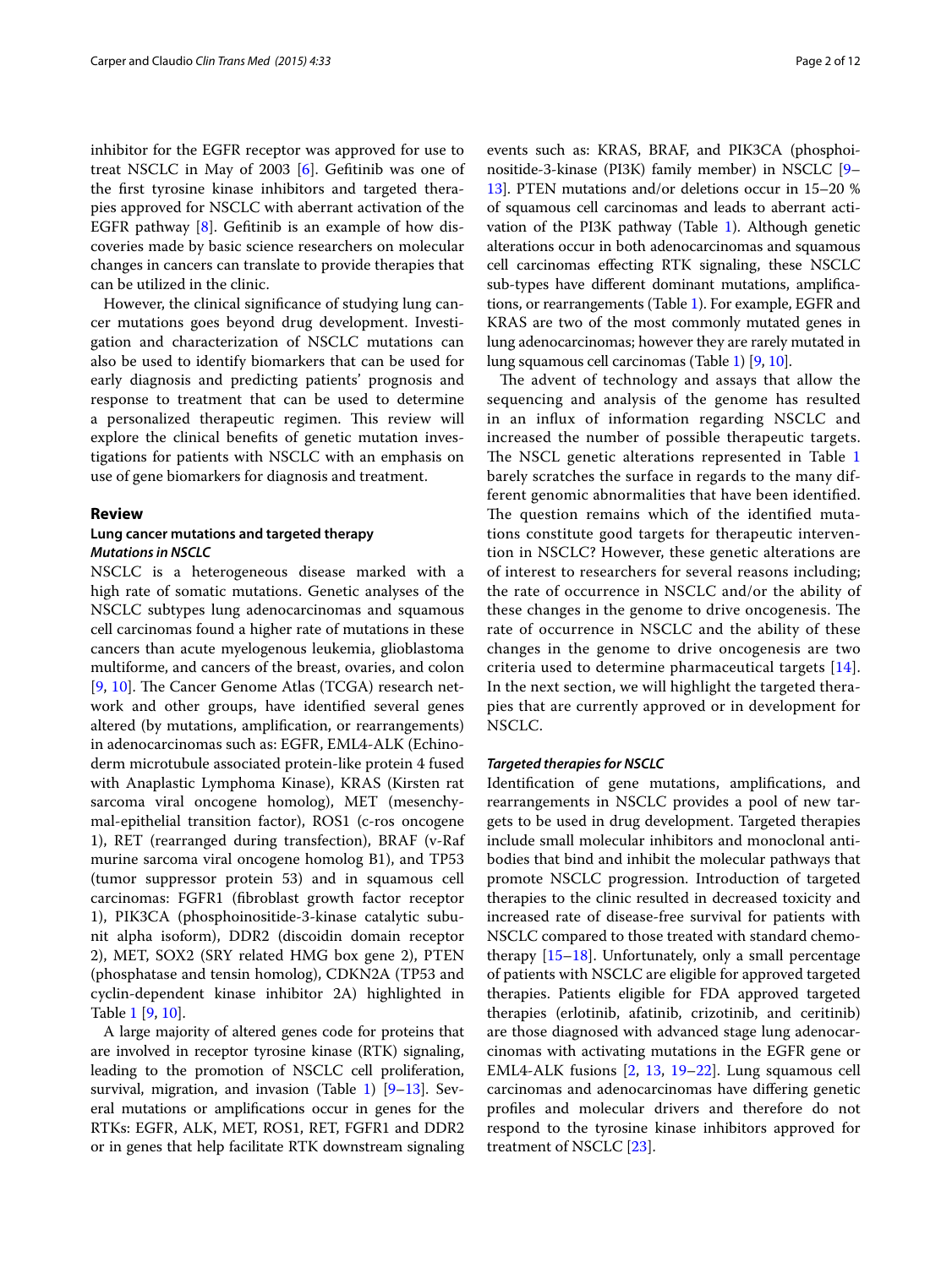| Genetic<br>alterations   | Incidence<br>(%) | Downstream effect                                                        | Targeted therapy <sup>a</sup>                                                                       | <b>Sources</b>      |
|--------------------------|------------------|--------------------------------------------------------------------------|-----------------------------------------------------------------------------------------------------|---------------------|
| Adenocarcinomas          |                  |                                                                          |                                                                                                     |                     |
| EGFR (mut)               | ~15              | ↑ Proliferation, survival, angiogenesis,<br>and metastasis               | Gefitinib, erlotinib, afatinib, AZD9291,<br>AZD8931                                                 | [10, 11]            |
| EML4-ALK (fus)           | $2 - 7$          | ↑Proliferation, survival, and migration                                  | Crizotinib, ceritinib, alectinib                                                                    | [11, 79, 80]        |
| KRAS (mut)               | $~10^{-30}$      | ↑ Chemoresistance, proliferation, and<br>survival                        | N/A                                                                                                 | [10]                |
| MET (amp)                | $3 - 5$          | ↑ Cell survival, proliferation, and metastasis                           | Tivantinib, crizotinib cabozantinib, ornatu-<br>zumab                                               | [11, 13, 24, 81]    |
| ROS1 (fus)               | $1 - 2$          | ↑ Survival                                                               | Foretinib & crizotinib                                                                              | [13, 24]            |
| RET (fus)                | $1 - 2$          | ↑Proliferation                                                           | Carbozantinib, vandetanib, ponatinib                                                                | [11]                |
| BRAF (mut)               | $5 - 10$         | ↑ Resistance to EGFR inhibitors, proliferation,<br>and survival          | Debrafenib, sorafenib                                                                               | [10, 24]            |
| TP53 (mut)               | 46               | ↑ Growth, ↓ apoptosis                                                    | N/A                                                                                                 | [10, 11]            |
| Squamous cell carcinomas |                  |                                                                          |                                                                                                     |                     |
| FGFR1 (amp)              | $16 - 25$        | ↑ Proliferation, survival, and chemoresist-<br>ance; ↓ patient prognosis | Nintendanib, ponatinib, AZD4547, dovitinib                                                          | [9, 11, 12, 82]     |
| PIK3CA (mut)             | $8 - 18$         | ↑ Proliferation and survival                                             | Buparlisib, PX-866, BYL719, GDC-0941 or<br>inhibitors for AKT: AZD5363, MK-2206                     | [9, 11, 13, 24, 82] |
| DDR <sub>2</sub> (mut)   | $\overline{4}$   | ↑ Cell migration, invasion, proliferation, and<br>survival               | Dasatinib                                                                                           | [9, 13]             |
| MET (amp)                | 3                | ↑ Cell survival, proliferation, and metastasis                           | Tivantinib, crizotinib cabozantinib, onartu-<br>zumab                                               | [12, 24, 81]        |
| SOX <sub>2</sub>         | 21               | ↑ Proliferation                                                          | N/A                                                                                                 | [9]                 |
| PTEN (mut & del)         | $15 - 29$        | ↑PI3K signaling, proliferation, and survival                             | PI3K inhibitors: buparlisib, PX-866, BYL719,<br>GDC-0941 or inhibitors for AKT: AZD5363,<br>MK-2206 | [9, 11, 24, 82]     |
| TP53 (mut)               | 81               | ↑ Growth, ↓ apoptosis                                                    | N/A                                                                                                 | [9, 11, 12]         |
| CDKN2A (del)             | 51               | ↑ Growth                                                                 | N/A                                                                                                 | $[9]$               |

<span id="page-2-0"></span>**Table 1 Lung adenocarcinoma and squamous cell carcinoma mutations, incidence, downstream effects, and targeted therapies**

*N*/*A* not available, currently not able to target efficiently with drugs, *Mut* mutations, *Del* deletions, *Amp* amplifications, *Fus* fusions

<sup>a</sup> For detailed review of targeted drugs and clinical trials see [[2](#page-9-1), [11,](#page-9-17) [13,](#page-9-10) [24\]](#page-9-18)

Several reviews have been published this year on NSCLC targeted therapies; therefore this review contains a short description of targeted therapies approved or in development for NSCLC. For more information regarding targeted therapies in development and ongoing clinical trials see the following reviews [\[2,](#page-9-1) [11,](#page-9-17) [13](#page-9-10), [24](#page-9-18)]. Table [1](#page-2-0) lists targeted therapies that are approved (bold font) or undergoing clinical trials for NSCLC and the effected pathways. Crizotinib is a tyrosine kinase inhibitor that inhibits ALK and other RTKs such as MET and ROS1 [\[25](#page-9-19)]. Crizotinib is currently approved for treatment of NSCLC that contain ALK rearrangements and is undergoing clinical trials for NSCLC with ROS1 rearrangements [[26,](#page-9-20) [27\]](#page-9-21). Several compounds are undergoing clinical trials for targeted treatment of lung adenocarcinomas and lung squamous cell carcinomas with genetic alterations in MET, BRAF, ROS1, RET, FGFR1, and PIK3CA (Table [1](#page-2-0)). Examples of ongoing clinical trials can be seen in Table [2](#page-3-0). Not all of the identified genetic

abnormalities in NSCLC (KRAS, SOX2, CDKN2A, and TP53) are currently targetable by small molecule inhibitors or monoclonal antibodies [[11,](#page-9-17) [13](#page-9-10), [28](#page-9-22)]. However, therapies that target downstream signaling pathways for KRAS such as MEK (mitogen-activated protein kinase kinase 1) inhibitors are being investigated [[24](#page-9-18)].

One of the largest problems associated targeted therapies is primary or acquired resistance. Primary resistance to EGFR inhibitors have been found in patients that harbor KRAS or certain EGFR point mutations (T790) [[29–](#page-9-23)[31\]](#page-9-24). However, mutations of KRAS and EGFR are mutually exclusive [[10\]](#page-9-9). Expression of Bim after treatment with tyrosine kinase inhibitors is also associated with primary resistance. Patients who have low expression of the pro-apoptotic protein Bim or have polymorphisms altering the function of Bim have lower response to EGFR and ALK inhibitors [\[31](#page-9-24)]. Use of tyrosine kinase inhibitors gefitinib, erlotinib, and crizotinib for NSCLC treatment invariably leads to acquired drug resistance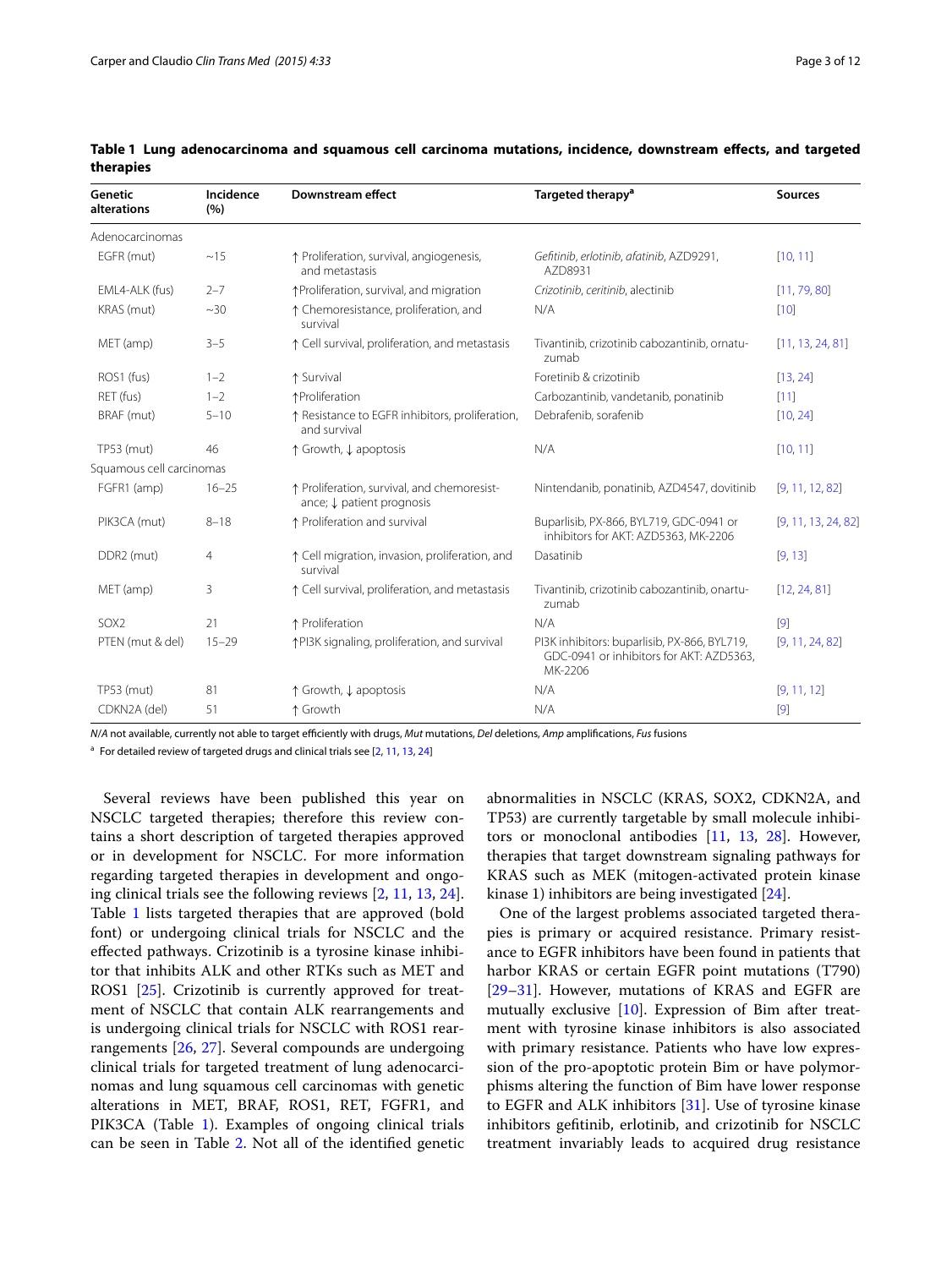| Study name/identifier <sup>a</sup>                                                                                                                                                                          | Purpose                                                                                                                                                                                                                                                                                                                                                                                                                | Targeted therapies                                                                                                                                                                                                                     |
|-------------------------------------------------------------------------------------------------------------------------------------------------------------------------------------------------------------|------------------------------------------------------------------------------------------------------------------------------------------------------------------------------------------------------------------------------------------------------------------------------------------------------------------------------------------------------------------------------------------------------------------------|----------------------------------------------------------------------------------------------------------------------------------------------------------------------------------------------------------------------------------------|
| Pilot trial of molecular profiling and targeted therapy for advanced<br>NSCLC, sclLC, and thymic malignancies<br>NCT01306045                                                                                | Evaluate the ability of genetic analysis to determine targeted therapy<br>for patients with NSCLC                                                                                                                                                                                                                                                                                                                      | MK-2206 AKT inhibitor for PIK3CA, AKT, PTEN mutations<br>AZD6244 MEK1 inhibitor for KRAS or BRAF mutations<br>Sunitib inhibitor for KIT or PDGFRA mutations<br>Erlotinib inhibitor for EGFR mutations<br>Lapatinib inhibitor for ERBB2 |
| Evaluation of the efficacy of high throughput genome analysis as a<br>therapeutic decision tool for patients with metastatic NSCLC<br>NCT02117167                                                           | administration of targeted therapy according to genetic profile of the AZD4547 inhibitor for FGFR<br>Evaluate the use of high throughput genome analysis to determine<br>tumor compared to standard treatment. Randomized multicenter<br>Phase II trial                                                                                                                                                                | Vandetanib inhibitor for VEGFR and EGFR<br>Selumetinib inhibitor for MEK1<br>AZD2014 inhibitor for m-TOR<br>AZD8931 inhibitor for EGFR<br>AZD5363 inhibitor for AKT,                                                                   |
| FGFR1 amplification as a predictor of efficacy in a biomarker-driven<br>phase II study of BIBF 1120 in advanced lung SCC patients who have<br>failed up to 2 prior chemotherapeutic regimens<br>VCT01948141 | NSCLC who failed up to two previous chemotherapy regimens and<br>Evaluate efficacy of nintedanib in treating patients with advanced<br>use of FGFR1 gene copy number is a predictive biomarker                                                                                                                                                                                                                         | Nintedanib TKI for FGFR1                                                                                                                                                                                                               |
| AKT v-akt murine thymoma vial oncogene homolog 1, BRAF v-raf<br>carcinoma, VEGF vascular endothelial growth factor, VEGFR vascu<br><sup>3</sup> Denotes http://www.clinicaltrials.gov identifier            | rat sarcoma viral oncogene homolog, MEK mitogen-activated protein kinase kinase 1, <i>m-TOR</i> mechanistic target of rapamycin, NSCLC non-small cell lung carcinoma, SCC squamous cell carcinoma, SCLC small cell lung<br>murine sarcoma viral oncogene homolog B, EGFR epidermal growth factor receptor, FGFR1 fibroblast growth factor receptor 1, KRAS v-Ki-ras2 Kirsten<br>lar endothelial growth factor receptor |                                                                                                                                                                                                                                        |

<span id="page-3-0"></span>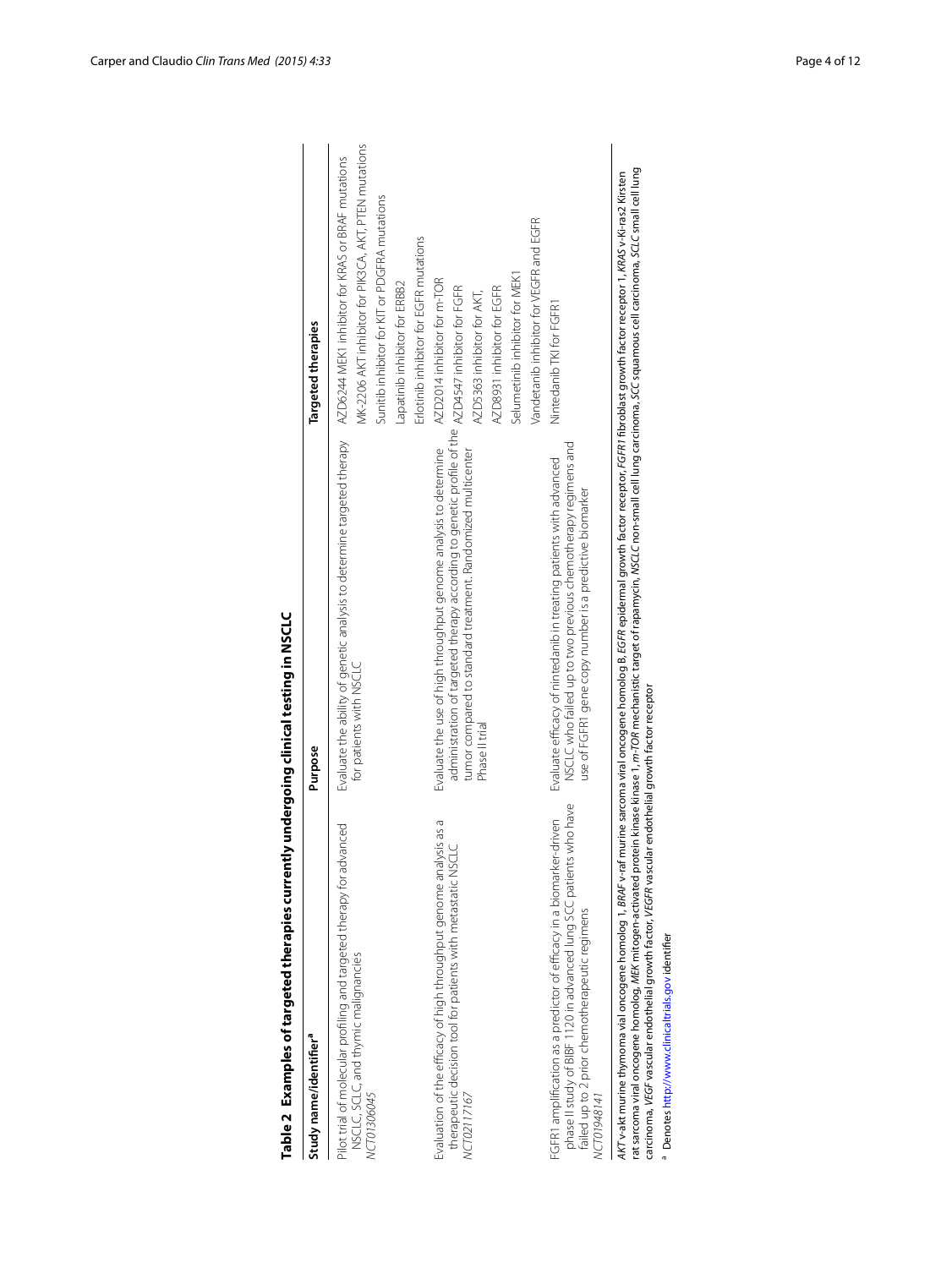[[32,](#page-9-26) [33](#page-10-0)]. Mutations in the EGFR gene (T790M) or alterations in MET(amplification), BRAF(mutation), HER2 (amplification), PIK3CA (mutation), or PTEN (loss) leads to gefitinib and erlotinib resistance [[33\]](#page-10-0). Resistance to ALK inhibitors occurs due to mutations in ALK (L1196M), amplifications of ALK, or activation of EGFR or KRAS that bypass the inhibition induced by tyrosine kinase inhibitor crizotinib [\[19](#page-9-14), [34,](#page-10-1) [35\]](#page-10-2). Second generation inhibitors afatinib and ceritinib are approved for use in the FDA and have shown some promise in patients who were previously treated with first generation tyrosine kinase inhibitors for EGFR or ALK (respectively) [[19](#page-9-14), [34](#page-10-1), [36\]](#page-10-3). In a phase IIb/III trial, afatinib increased progression free survival (3.3 months) of patients with advanced NSCLC that progressed after treatment with erlotinib, gefitinib, or both compared to placebo group (1.1 months P < 0.0001) [\[36](#page-10-3)]. In a phase I trial, ceritinib in 114 patients with advanced NSCLC had an overall response rate of 58 % [\[19,](#page-9-14) [34\]](#page-10-1). Response rate for ceritinib in patients who had disease progression after use of crizotinib was 56 %. Genetic analysis of 19 tumors from patients that previously had crizotinib therapy, showed patients responded to ceritinib even if they had the presence of ALK resistance mutation (L1196M) [[19,](#page-9-14) [34](#page-10-1)].

Targeted therapeutics is a growing field in which there is a great need for therapies (1) that can be used for squamous cell carcinoma patients and (2) that overcome resistance associated with the available targeted therapies. Targeted therapies give the clinician the ability to select NSCLC treatments based on the molecular characteristics of the patients' cancer. Personalized therapy addresses the fact that cancers are a heterogeneous disease in which no two tumors are identical. The generalized therapeutic approach commonly used does not take into account molecular mechanisms that lead to chemoresistance and recurrence [[37\]](#page-10-4). Clinical validation is needed to determine if genetic analysis based selection of targeted therapies can increase patient survival. Several clinical studies are evaluating the use of genetic analysis to determine a personalized treatment plan for NSCLC patients using several different arms of targeted treatments. Two examples of ongoing clinical trials can be found in Table [2](#page-3-0) in which researchers are using therapies that target pathways modulated in NSCLC. Choosing the optimal treatment is a difficult process, but the implementation of biomarkers can provide clinicians with information that can be used in selection of NSCLC treatment.

# **Biomarkers and NSCLC**

Seventy-nine percent of patients diagnosed with lung cancer present with regional or distant metastases [\[1](#page-9-0)]. The 5 years survival rate for patients diagnosed with early

stage lung cancer is 27 and 50 % greater than patients diagnosed with regional or distant metastases, respectively [\[1](#page-9-0)]. The National Lung Screening Trial found that early detection of lung cancer using low-dose computed tomography  $(CT)$  resulted in a 20 % reduction in mortality  $[38]$  $[38]$ . However, CT scans are unable to differentiate between benign and malignant lesions. Follow-up lung biopsies found that 96.4 % of the lesions found by CT were benign [\[38](#page-10-5)]. The high percentage of false positive results, costs of CT scans, and stress to patients suggests CT scans are not practical for early lung cancer screening. Although early diagnosis gives an advantage toward patient survival, 36 % of patients with stage I to II NSCLC recur 5 years after surgery [\[39](#page-10-6)]. Gene mutations and protein expression can impact patient survival. For example, patients with deletions in exon 19 and mutations in exon 21 had a longer overall survival after treatment with gefitinib or erlotinib [\[7](#page-9-5), [40\]](#page-10-7). High expression of ERCC1 (excision repair cross-complementation group 1) mRNA or protein is associated with decreased overall survival in NSCLC patients treated with platinum based therapies [[41,](#page-10-8) [42](#page-10-9)].

Investigation of genetic alterations has enabled the identification of key molecular changes that occur during the pathogenesis of lung cancer that can be used as biomarkers for detecting and treating lung cancer. Biomarkers are detectable changes in DNA, RNA, protein, lipids, etc., that can be used for (1) detecting and diagnosing lung cancer, (2) determining prognosis, (3) predicting patient response to therapy, and 4) choosing an optimal treatment regimen for NSCLC patients [[43](#page-10-10)[–45](#page-10-11)]. Utilization of biomarkers will allow clinical oncologists to select a personalized treatment option that will give the patient the greatest chance of survival, decrease toxicity, and unnecessary procedures [[44,](#page-10-12) [45](#page-10-11)]. Investigative studies for lung cancer biomarkers have been conducted using cancer tissue, blood, lung condensate, sputum, and saliva samples [[46](#page-10-13)[–51](#page-10-14)]. In the following sections, we will explore the clinical potential and benefits of using gene biomarkers in the clinic to detect and treat NSCLC.

# *Gene biomarkers: implications for early detection and diagnosis of NSCLC*

Biomarkers extracted from biofluids (blood, sputum, and saliva) are under investigation for the diagnosis of lung cancer without the use of invasive procedures required to collect lung cancer or bronchial epithelial cells [[52](#page-10-15), [53\]](#page-10-16). Blood samples extracted from NSCLC patients contain circulating cell free DNA (cfDNA; normal and tumor DNA), RNA, and mononuclear and tumor cells all of which are sources of genetic material that can be used for identification of biomarkers to detect lung cancer [\[52,](#page-10-15) [54,](#page-10-17) [55](#page-10-18)]. A multi-marker panel consisting of the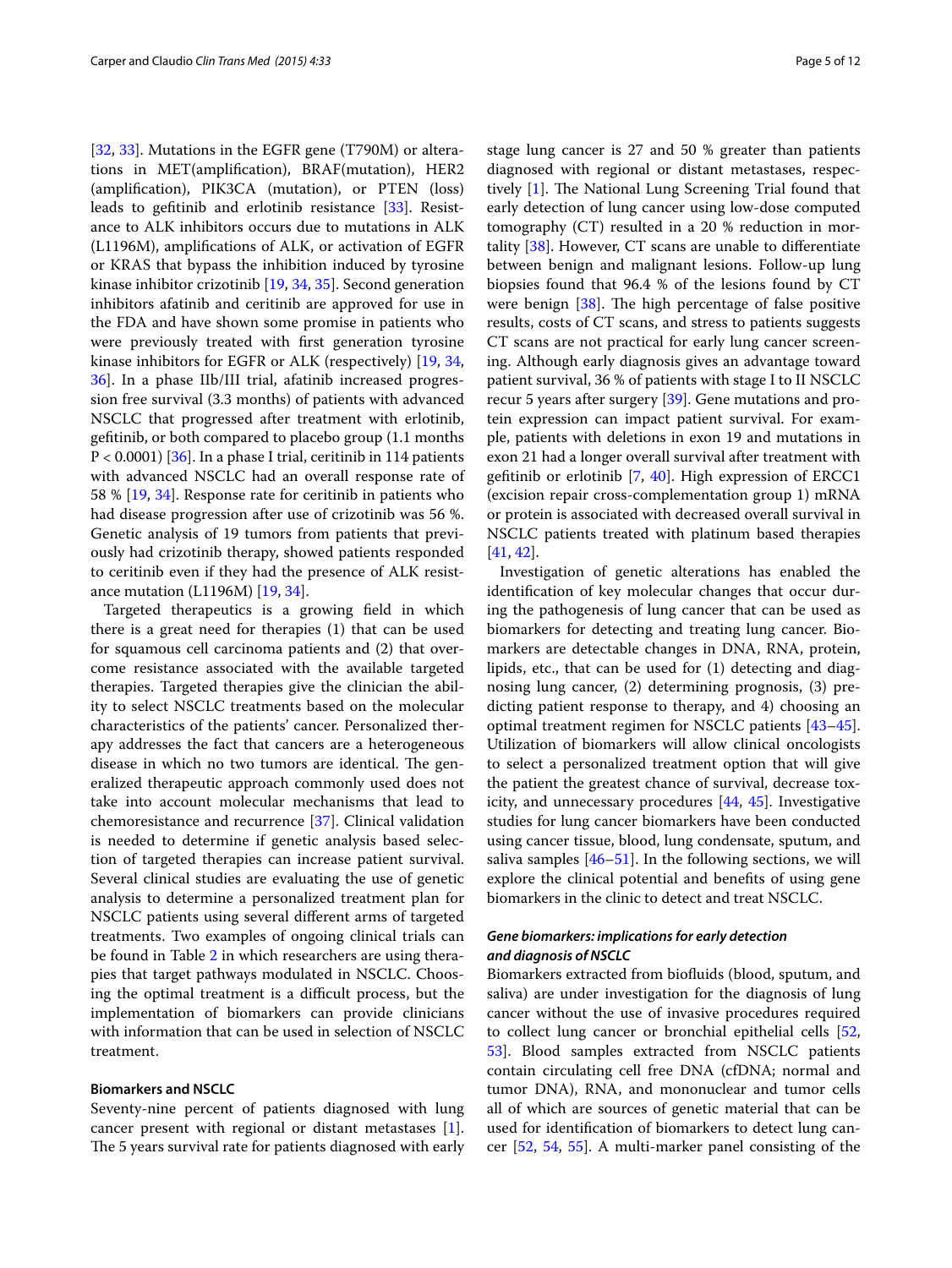circulating expression of cfDNA, mRNA expression of peptidylarginine deaminase type 4 (PADA) and proplatelet basic protein (PPBP) was able to discriminate between patients with NSCLC and controls with a sensitivity of 92 % and a specificity of 89 % [[56\]](#page-10-19). Increased expression of cfDNA can be detected in the peripheral blood of NSCLC patients as early as stage IA compared to controls demonstrating the potential of cfDNA to be used in early detection of lung cancer [\[57](#page-10-20)]. Although cfDNA can be detected as early as stage I, it is associated with a lower sensitivity. Using a new strategy to analyze circulating tumor cells known as cancer personalized profiling by deep sequencing (CAPP-Seq), Newman et al. were able to detect circulating tumor DNA in 100 % of NSCLC between the stages of II–IV and 50 % of stage I tumors with specificity of 96 % for both groups [[58](#page-10-21)]. Studies in peripheral blood mononuclear cells have examined gene expression profiles in order to identify biomarkers that can be used for diagnosis of breast, urinary bladder, and lung cancers [\[54,](#page-10-17) [59,](#page-10-22) [60](#page-10-23)]. Showe et al. [\[54](#page-10-17)] identified a 29 mRNA signature from peripheral mononuclear cells of patients with NSCLC that distinguished with 91 % sensitivity and 80 % specificity patients with cancer from controls. Clinical trials are vital to validate biomarkers before use in the clinic. Search of <http://www.clinicaltrials.gov> yielded only one clinical trial based on our search parameters that is looking for gene biomarkers in the blood that can be used for diagnosis of NSCLC [\(http://www.clinical](http://www.clinicaltrials.gov)[trials.gov](http://www.clinicaltrials.gov) identifier NCT02169349; Table [3](#page-6-0)).

Gene expression analyses of saliva and sputum samples have identified possible biomarkers that have clinical potential in detecting NSCLC. In 2012 Zhang et al. [[46\]](#page-10-13) identified and pre-validated seven mRNA transcripts [BRAF (v-raf murine sarcoma viral oncogene homolog B1), CCNI (cyclin I) EGFR, FGF19 (fibroblast growth factor 19), FRS2 (fibroblast growth factor receptor substrate 2), GREB1 (growth regulation by estrogen in breast cancer 1), and LZTS1 (leucine zipper, putative tumor suppressor 1)] expressed in the saliva from patients with NSCLC. A multi-marker panel measuring mRNA expression of CCN1, EGFR, FGF19, FRS2, and GREB1 in saliva, differentiated patients with lung cancer from controls with a sensitivity of 93.75 % and specificity of 82.8 % [\[46](#page-10-13)]. Currently, a clinical validation study evaluating the detection of lung cancer using a single or multi-marker panel of the seven mRNA transcripts identified by Zhang et al. [[46\]](#page-10-13) is recruiting patients with lung lesions suspected of having lung cancer (NCT02294578; Table [3](#page-6-0)).

Gene alterations have been identified from sputum samples collected from NSCLC patients suggesting sputum can be used to identify genetic abnormalities in lung cancer [[51,](#page-10-14) [61](#page-10-24), [62](#page-10-25)]. Gene analysis performed on the sputum of 49 NSCLC patients, 49 patients with COPD, and 49 healthy smokers, identified 15 genes with significant differences in copy number in patients with NSCLC compared to controls. A multi-marker panel containing 6 of the identified altered genes (ENO1, FHIT, HYAL2, SKP2, CDKN2A, and 14-3-3zeta) were able to differentiate between patients with NSCLC and control with 86.7 % specificity and 93.9 % sensitivity  $[63]$  $[63]$ . Further studies are needed to validate biomarkers in the sputum prior to use in the clinic. The ability to detect the presence of NSCLC from fluid samples can aid in decreasing the cost and stress to patients associated with current methods (biopsies and CT scans) used to differentiate between a benign and malignant small nodule that detected using CT scans. However, more sensitive methods are needed to detect the presence of stage I lung cancer.

# *Gene biomarkers: implications for use as NSCLC predictive and prognostic biomarkers*

Several studies have examined the genetic profiles of NSCLC to identify prognostic and predictive gene biomarkers. A prognostic biomarker is a measureable factor that can be used to ascertain the likelihood of an event such as; recurrence, drug resistance, or metastasis to occur irrespective of treatment [\[64\]](#page-10-27). Whereas predictive biomarkers provide information concerning the benefits of a treatment for the patient such as increased survival or tumor response [[64](#page-10-27)]. Prognostic and predictive biomarkers can be used to tailor chemotherapy treatments based on gene mutations or expression resulting in increased patient survival. Several studies have investigated the efficacy of selecting chemotherapies based on expression of genes ERCC1 (excision repair cross complementing gene 1), RRM1 (ribonucleotide reductase), TS (thymidylate synthase), TUBB3 (type III β-tubulin), and BRCA1 (breast cancer susceptibility gene 1) that are associated with chemoresistance in NSCLC [[42,](#page-10-9) [47](#page-10-28), [48,](#page-10-29) [65\]](#page-10-30). Miao et al. [\[48](#page-10-29)] conducted a retrospective analysis and found that chemotherapy selection based on gene expression of ERCC1 (platinum based therapies resistance), RRM1 (gemcitabine resistance), TS (pemetrexed resistance), and TUBB3 (vincristine resistance) in tumors resulted in higher rate of disease free survival [1 year = 66.7 vs. 44.7 % ( $P = 0.014$ ); 2 year 48.9 vs. 27.2 % ( $P = 0.010$ )] in stage IIIA NSCLC patients [\[48](#page-10-29)]. Furthermore, Zhang et al. [\[65](#page-10-30)] found that patients given a tailored chemotherapy regimen based on presence of ERCC1, RRM1, and TUBB3 had higher 1 year survival rates (69.5 %) and longer progression free survival time (5.2 months) compared to patients given standard treatment of gemcitabine plus cisplatin [survival rate  $=$  40.9 %  $(P = 0.021)$  and progression free survival time 4.1 months  $(P = 0.0260)$ . The results from these studies suggest personalized therapy selection based on expression of genes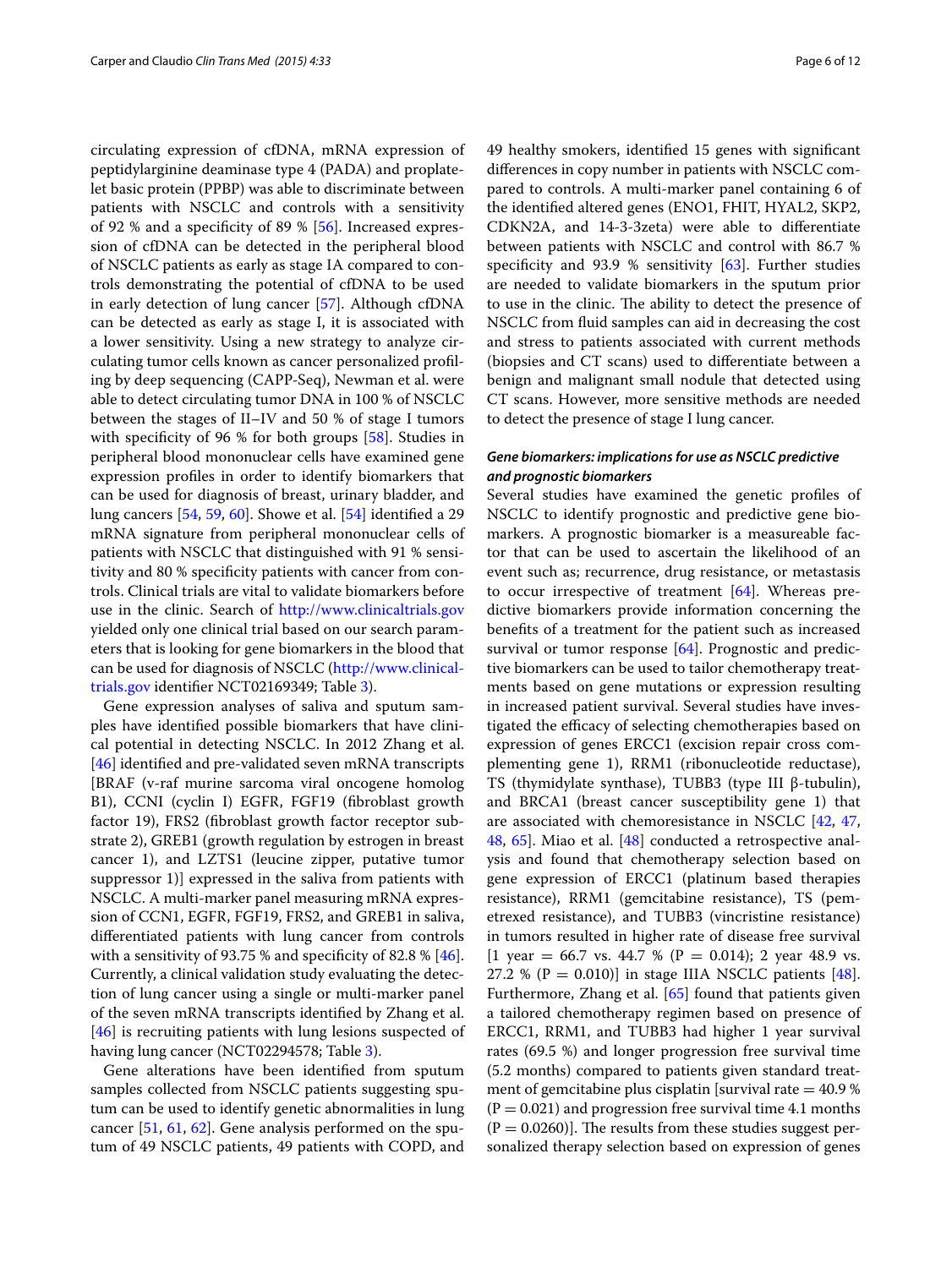| Table 3 (linical studies for biomarkers under investigation for diagnosis of NSCLC                                     |                         |                                                                                                                                                                                                                          |                                                 |
|------------------------------------------------------------------------------------------------------------------------|-------------------------|--------------------------------------------------------------------------------------------------------------------------------------------------------------------------------------------------------------------------|-------------------------------------------------|
| Study name                                                                                                             | Identifier <sup>a</sup> | Purpose                                                                                                                                                                                                                  | Biomarker(s)                                    |
| Detection and diagnosis of NSCLC                                                                                       |                         |                                                                                                                                                                                                                          |                                                 |
| ers for NSCLC detection                                                                                                |                         | Prospective blinded evaluation of salivary transcriptome biomark-NCT02294578 Evaluate sensitivity and specificity of biomarkers (mRNA) from<br>saliva of patients with lung lesions prior to cancer diagnosis            | BRAF, CCNI, EGFR, FGF19, FRS2, GREB1, and LZTS1 |
| Molecular Diagnosis on circulating tumor DNA of NSCLC<br>(ANTICIPe)                                                    |                         | NCT02169349 Develop an assay to detect DNA mutation in circulating tumor<br>DNA (from plasma) for diagnosis, treatment, and monitoring<br>cancer progression of NSCLC (stage IIIb and IV)                                | Š                                               |
| substrate 2, GREB1 growth regulation by estrogen in breast cancer 1, LZTS1 leucine zipper, putative tumor suppressor 1 |                         | M/S biomarkers were not specified. BRAF v-raf murine sarcoma viral oncogene homolog B1, CCM1 cycline I, EGFR epidermal growth factor receptor, FGF19 fibroblast growth factor 19, FRS2 fibroblast growth factor receptor |                                                 |
| <sup>a</sup> Denotes http://www.clinicaltrials.gov identifier                                                          |                         |                                                                                                                                                                                                                          |                                                 |

# <span id="page-6-0"></span>Table 3 Clinical studies for biomarkers under investigation for diagnosis of NSCLC

<sup>a</sup> Denotes http://www.clinicaltrials.gov identifier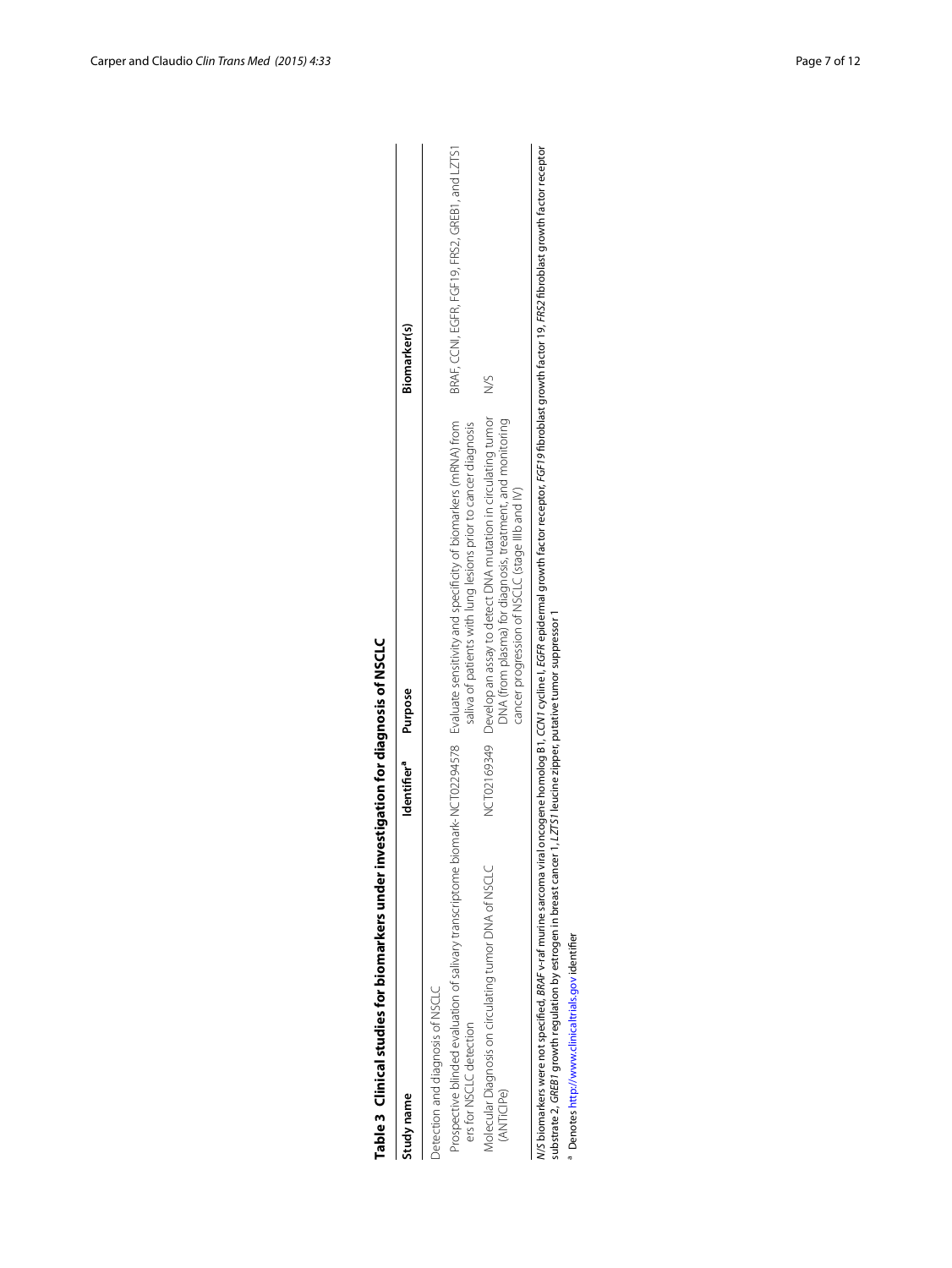associated with chemoresistance can be used to increase patient response. However, these studies did not find a statistically significant change in overall survival and more validation needs to be done before implementation in the clinic. Clinical validation studies NCT01424709, NCT00792701, and NCT02145078 are investigating the effect of selecting chemotherapy for NSCLC patients using expression of ERCC1, TS, RRM1, and BRCA1, mRNA in different combinations, on patient response and survival (Table [4](#page-8-0)).

The implementation of targeted therapies has resulted in a need for predictive biomarkers to determine patient population that would benefit from their use. EGFR mutations and ALK rearrangements are examples of predictive biomarkers that are tested prior to use of gefitinib, erlotinib, afatinib, crizotinib, and ceritinib [[7,](#page-9-5) [66,](#page-10-31) [67](#page-10-32)]. In 2013, the College of American Pathologists, International Association for the Study of Lung Cancer, and Association for molecular Pathology established guidelines for the molecular testing of all advanced stage lung adenocarcinomas for EGFR mutations and ALK rearrangements prior to treatment [[68\]](#page-10-33). Several clinical trials are being conducted to test the efficacy of new targeted therapies in conjunction with evaluating predictive biomarkers for the treatment of NSCLC. An example of this can be found in Table [2](#page-3-0) in which the gene copy number of FGFR1 is being tested to predict patient response to the tyrosine kinase inhibitor nintedanib undergoing clinical evaluation for treatment of NSCLC with FGFR1 amplifications (Table [2\)](#page-3-0).

Molecular profiling of NSCLC is generally performed on biopsies that contain a small amount of tumor and stromal cells and are extracted by using invasive bronchoscopy or transthoracic needle biopsy. Therefore biomarker analysis using tumor tissue for selection of treatment for patients must be highly sensitive, selective, cost effective, reproducible, and have a quick turn-around time [[4](#page-9-3), [44,](#page-10-12) [69](#page-10-34)]. Furthermore, different areas of a tumor and metastatic sites can have dissimilar genetic profiles making it difficult to identify and extract biomarkers to monitor disease progression and response to therapy [[4,](#page-9-3) [44](#page-10-12), [69](#page-10-34)]. Peripheral blood samples containing circulating tumor cells (CTC) and free circulating tumor DNA (ctDNA) may provide a source to measure biomarkers prior to treatment. EGFR activating mutations associated with response to TKIs have been identified in DNA extracted from CTCs and in free ctDNA [[70](#page-11-4)–[73\]](#page-11-5). EGFR mutations analyzed from peripheral blood samples correlated with DNA analysis from matched tumor tissue; however ctDNA had a greater

sensitivity for detecting EGFR mutations than DNA extracted from CTCs [[70](#page-11-4), [72,](#page-11-6) [73](#page-11-5)]. An analysis conducted by Yung et al. [\[73\]](#page-11-5) was able to identify patients with EGFR mutations using ctDNA from plasma with an 92 % sensitivity and 100 % specificity compared to analysis using DNA extracted from NSCLC patients. Mutations in KRAS and ALK rearrangements have also been found in analyses on CTCs or ctDNA and correlate with mutation analysis in match tumor samples [[74](#page-11-7), [75\]](#page-11-8). A list representing ongoing clinical trials investigating the use of biomarkers as predictive and prognostic factors from tumors and peripheral blood, can be found in Table [4](#page-8-0).

Biomarkers extracted from blood, saliva, and sputum have the possible advantage of providing early diagnosis of lung cancer and information that can be used for treatment selection without the use of invasive procedures. Multiple specimens can also be analyzed allowing the capabilities to monitor disease progression and response to therapy. This review highlighted several biomarker studies for use detecting and treating NSCLC. However, validation studies and standardization of biomarker analysis are needed before biomarkers are employed in the clinic [\[76](#page-11-9)].

# **Conclusions**

Analysis of gene alterations has provided invaluable insight that has spurred the development of targeted therapies for NSCLC. The benefits of understanding the molecular changes promoting lung carcinogenesis go beyond drug development. Identification and validation of biomarkers that can be used to provide early detection and aid in the selection of personalized therapy are currently undergoing clinical testing. Biomarkers for early detection of lung cancer have the potential to be combined with current CT scans or alone to identify the presence of cancers without requiring invasive procedures. Utilization of biomarkers in the clinic for determination of patients' prognosis and response to therapy are invaluable tools that may increase patient survival and decrease toxicity due to ineffective treatments. However, understanding the genetic changes in NSCLC is just one side of the coin. Transcriptomic and proteomic studies not covered in this review are vital in understanding the downstream effect of gene mutations; and in identifying other mechanisms that promote cancer progression. DNA methylation, miRNA, and protein expression are all possible types of biomarkers that can be used for early detection, determining prognosis, and predicting patient response to therapy in NSCLC [[43,](#page-10-10) [77,](#page-11-10) [78](#page-11-11)].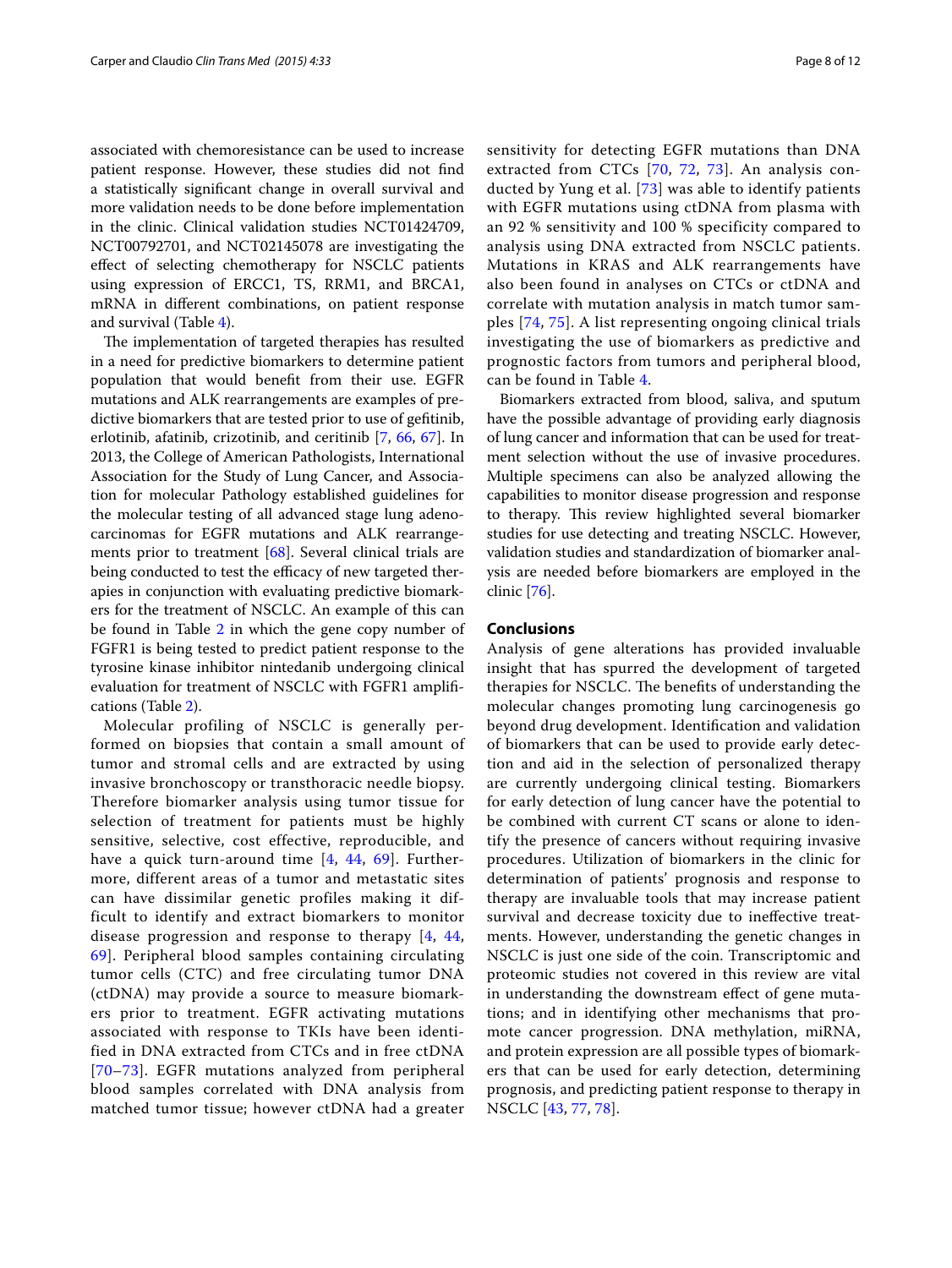| NCT01595074<br>The identification, validation, and implementation of prognos-<br>tic and/or predictive biomarkers for adjuvant chemotherapy                                |                                                                                                                                                                                                |                                                  |
|----------------------------------------------------------------------------------------------------------------------------------------------------------------------------|------------------------------------------------------------------------------------------------------------------------------------------------------------------------------------------------|--------------------------------------------------|
| in early stage NSCLC                                                                                                                                                       | Evaluate biomarkers for predicting treatment response in sam-<br>ples from patients with early-stage NSCLC (IA-IIIA) previously<br>treated with adjuvant chemotherapy                          | 15 Gene prognostic and predictive mRNA signature |
| NCT02194738<br>Adjuvant lung cancer enrichment marker identification and<br>sequencing (ALCHEMIST)                                                                         | Evaluate the use of genetic testing to screen patients with<br>stage IB-IIIA NSCLC that will or have undergone surgery.                                                                        | EGFR, PIK3CA, PTEN, ALK, & other N/S             |
| NCT02178163<br>NSCLC patients based on genetic analyses of tumor speci-<br>A study to assess the ability to initiate therapy in advanced                                   | patients with reoccurred or stage IV NSCLC to select therapy<br>Evaluate use of genomic analysis of tissue samples from<br>treatment                                                           | Š                                                |
| NCT00958555<br>A study of predictive and prognostic markers in patients with<br>USCLC                                                                                      | Investigate predictive and prognostic markers from circulating<br>tumor cells in blood and tumor for outcome after treatment<br>for NSCLC                                                      | Genes linked to genetic risk of NSCLC (N/S)      |
| NCT02245100<br>tumor DNA for clinical outcome in patients with advanced<br>A pilot study to evaluate the predictive value of circulating<br>head and neck and lung cancers | Evaluate predictive value of DNA from circulating tumor cells in<br>patients with stage III-IV NSCLC to treatment                                                                              | S                                                |
| NCT02279004<br>A prospective study of plasma genotyping as a noninvasive<br>biomarker for genotype-directed cancer care                                                    | ples from NSCLC patients to determine cancer genotype and<br>Evaluate genotyping oncogenic mutations using blood sam-<br>patient response to therapy                                           | EGFR, KRAS, BRAF                                 |
| Prognosis or predicting response                                                                                                                                           |                                                                                                                                                                                                |                                                  |
| NCT01424709<br>Individualized 1st line chemotherapy based on BRCA1 and<br>RRMI mRNA expression levels for advanced NSCLC                                                   | Compare survival rate of patients with advanced NSCLC based<br>on gene expression compared to patients given gemcit-<br>abine/cisplatin                                                        | RRM1 and BRCA1 mRNA                              |
| NCT00792701<br>Phase II ERCC1 and RRMI1-based adjuvant therapy trial in<br>patients with stage INSCLC                                                                      | Compare survival of stage I NSCLC patients that have under-<br>gone surgery given chemotherapy based on gene expres-<br>sion compared to patients given gemcitabine/cisplatin                  | ERCC1 & RRM1                                     |
| NCT02145078<br>Pilot trial of docetaxel, gemcitabine, or pemetrexed single<br>agent therapy with serial tumor specimen collection in<br>patients with advanced NSCLC       | Evaluate if levels of certain genes in tissue and blood samples<br>are related to patient's response to chemotherapy (stage IV<br>NSCLC) and compare markers between CTCs, PBMCs, and<br>tumor | RRM1, TS, BRCA1 & other molecules N/S            |

<span id="page-8-0"></span>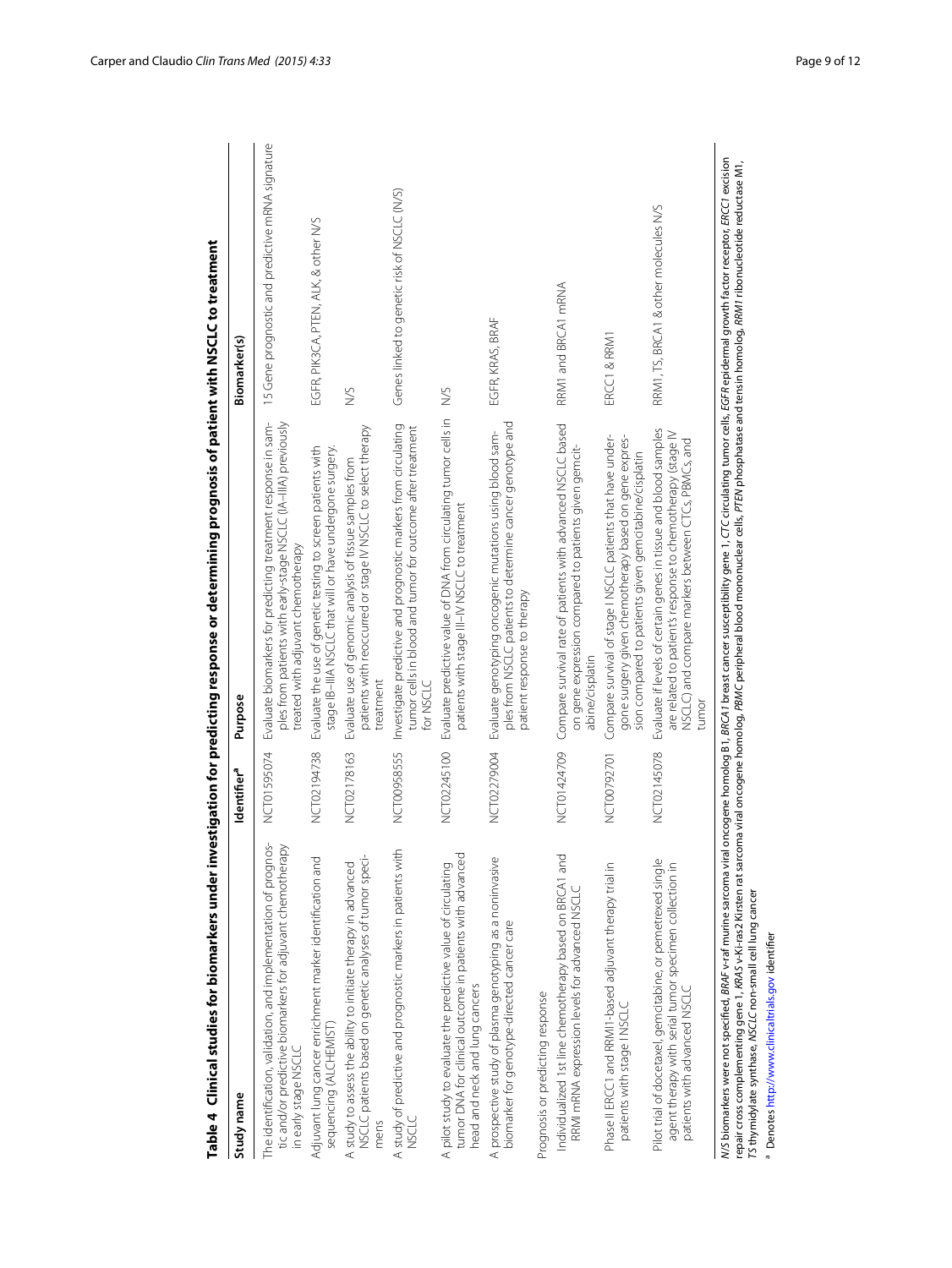### **Abbreviations**

AKT: v-akt murine thymoma vial oncogene homolog 1; ALK: Anaplastic lymphoma kinase; BRAF: v-raf murine sarcoma viral oncogene homolog B; CT: Computed tomography; cDNA: Circulating DNA; ctDNA: Circulating tumor DNA; CTC: Circulating tumor cells; EGFR: Epidermal growth factor receptor; EML4-ALK: Echinoderm microtubule associated protein like 4 and anaplastic lymphoma kinase fusion; FGFR1: Fibroblast growth factor receptor 1; KRAS: v-Ki-ras2 Kirsten rat sarcoma viral oncogene homolog; NSCLC: Non-small cell lung cancer; SCLC: Small-cell lung cancer.

### **Authors' contributions**

MC designed manuscript, analyzed literature, wrote drafts of manuscript, and created tables. PPC oversaw manuscript progression, aided in design of manuscript, and made significant edits, and revisions of manuscript. All authors read and approved the final manuscript.

### **Author details**

<sup>1</sup> Lineberger Comprehensive Cancer Center, University of North Carolina at Chapel Hill, Chapel Hill, NC 27599, USA.<sup>2</sup> Department of Radiation Oncology, The University of Mississippi Medical Center Cancer Institute, 350 W Woodrow Wilson Ave, Jackson, MS 39213, USA.<sup>3</sup> Department of Biomedical Sciences, University of Mississippi, National Center for Natural Products Research, Oxford, MS, USA.

### **Competing interests**

The authors declare that they have no competing interests.

Received: 22 June 2015 Accepted: 15 October 2015 Published online: 24 November 2015

### **References**

- <span id="page-9-0"></span>1. Siegel RL, Miller KD, Jemal A (2015) Cancer statistics. CA Cancer J Clin 65(1):5–29. doi:[10.3322/caac.21254](http://dx.doi.org/10.3322/caac.21254)
- <span id="page-9-1"></span>2. Wood SL, Pernemalm M, Crosbie PA, Whetton AD (2015) Molecular histology of lung cancer: from targets to treatments. Cancer Treat Rev 41(4):361–375. doi:[10.1016/j.ctrv.2015.02.008](http://dx.doi.org/10.1016/j.ctrv.2015.02.008)
- <span id="page-9-2"></span>3. Coco S, Truini A, Vanni I, Dal Bello MG, Alama A, Rijavec E et al (2015) Next generation sequencing in non-small cell lung cancer: new avenues toward the personalized medicine. Curr Drug Targets 16(1):47–59
- <span id="page-9-3"></span>4. Li T, Kung HJ, Mack PC, Gandara DR (2013) Genotyping and genomic profiling of non-small-cell lung cancer: implications for current and future therapies. J Clin Oncol 31(8):1039–1049. doi[:10.1200/JCO.2012.45.3753](http://dx.doi.org/10.1200/JCO.2012.45.3753)
- <span id="page-9-4"></span>5. Hirsch FR, Varella-Garcia M, Bunn PA Jr, Franklin WA, Dziadziuszko R, Thatcher N et al (2006) Molecular predictors of outcome with gefitinib in a phase III placebo-controlled study in advanced non-small-cell lung cancer. J Clin Oncol 24(31):5034–5042. doi[:10.1200/JCO.2006.06.3958](http://dx.doi.org/10.1200/JCO.2006.06.3958)
- <span id="page-9-6"></span>6. Lynch TJ, Bell DW, Sordella R, Gurubhagavatula S, Okimoto RA, Brannigan BW et al (2004) Activating mutations in the epidermal growth factor receptor underlying responsiveness of non-small-cell lung cancer to gefitinib. New Engl J Med 350(21):2129–2139. doi[:10.1056/NEJMoa040938](http://dx.doi.org/10.1056/NEJMoa040938)
- <span id="page-9-5"></span>7. Jackman DM, Yeap BY, Sequist LV, Lindeman N, Holmes AJ, Joshi VA et al (2006) Exon 19 deletion mutations of epidermal growth factor receptor are associated with prolonged survival in non-small cell lung cancer patients treated with gefitinib or erlotinib. Clin Cancer Res 12(13):3908– 3914. doi[:10.1158/1078-0432.CCR-06-0462](http://dx.doi.org/10.1158/1078-0432.CCR-06-0462)
- <span id="page-9-7"></span>8. da Cunha Santos g, Shepherd FA, Tsao MS (2011) EGFR mutations and lung cancer. Annu Rev Pathol 6:49–69. doi[:10.1146/](http://dx.doi.org/10.1146/annurev-pathol-011110-130206) [annurev-pathol-011110-130206](http://dx.doi.org/10.1146/annurev-pathol-011110-130206)
- <span id="page-9-8"></span>9. Cancer Genome Atlas Research N (2012) Comprehensive genomic characterization of squamous cell lung cancers. Nature 489(7417):519–525. doi:[10.1038/nature11404](http://dx.doi.org/10.1038/nature11404)
- <span id="page-9-9"></span>10. Cancer Genome Atlas Research N (2014) Comprehensive molecular profiling of lung adenocarcinoma. Nature 511(7511):543–550. doi:[10.1038/](http://dx.doi.org/10.1038/nature13385) [nature13385](http://dx.doi.org/10.1038/nature13385)
- <span id="page-9-17"></span>11. Richer AL, Friel JM, Carson VM, Inge LJ, Whitsett TG (2015) Genomic profiling toward precision medicine in non-small cell lung cancer: getting beyond EGFR. Pharmacogn Personal Med 8:63–79. doi[:10.2147/PGPM.](http://dx.doi.org/10.2147/PGPM.S52845) [S52845](http://dx.doi.org/10.2147/PGPM.S52845)
- 
- <span id="page-9-25"></span>12. Kim HS, Mitsudomi T, Soo RA, Cho BC (2013) Personalized therapy on the horizon for squamous cell carcinoma of the lung. Lung Cancer 80(3):249–255. doi:[10.1016/j.lungcan.2013.02.015](http://dx.doi.org/10.1016/j.lungcan.2013.02.015)
- <span id="page-9-10"></span>13. Chan BA, Hughes BG (2015) Targeted therapy for non-small cell lung cancer: current standards and the promise of the future. Transl Lung Cancer Res 4(1):36–54. doi:[10.3978/j.issn.2218-6751.2014.05.01](http://dx.doi.org/10.3978/j.issn.2218-6751.2014.05.01)
- <span id="page-9-11"></span>14. Stratton MR, Campbell PJ, Futreal PA (2009) The cancer genome. Nature 458(7239):719–724. doi[:10.1038/nature07943](http://dx.doi.org/10.1038/nature07943)
- <span id="page-9-12"></span>15. Maemondo M, Inoue A, Kobayashi K, Sugawara S, Oizumi S, Isobe H et al (2010) Gefitinib or chemotherapy for non-small-cell lung cancer with mutated EGFR. N Engl J Med 362(25):2380–2388. doi:[10.1056/](http://dx.doi.org/10.1056/NEJMoa0909530) [NEJMoa0909530](http://dx.doi.org/10.1056/NEJMoa0909530)
- 16. Shepherd FA, Rodrigues Pereira J, Ciuleanu T, Tan EH, Hirsh V, Thongprasert S et al (2005) Erlotinib in previously treated non-small-cell lung cancer. N Engl J Med 353(2):123–132. doi:[10.1056/NEJMoa050753](http://dx.doi.org/10.1056/NEJMoa050753)
- 17. Zhou C, Wu YL, Chen G, Feng J, Liu XQ, Wang C et al (2011) Erlotinib versus chemotherapy as first-line treatment for patients with advanced EGFR mutation-positive non-small-cell lung cancer (OPTIMAL, CTONG-0802): a multicentre, open-label, randomised, phase 3 study. Lancet Oncol 12(8):735–742. doi:[10.1016/S1470-2045\(11\)70184-X](http://dx.doi.org/10.1016/S1470-2045(11)70184-X)
- <span id="page-9-13"></span>18. Solomon BJ, Mok T, Kim DW, Wu YL, Nakagawa K, Mekhail T et al (2014) First-line crizotinib versus chemotherapy in ALK-positive lung cancer. N Engl J Med 371(23):2167–2177. doi:[10.1056/NEJMoa1408440](http://dx.doi.org/10.1056/NEJMoa1408440)
- <span id="page-9-14"></span>19. Rothschild SI (2014) Ceritinib-a second-generation ALK inhibitor overcoming resistance in ALK-rearranged non-small cell lung cancer. Transl Lung Cancer Res 3(6):379–381. doi[:10.3978/j.issn.2218-6751.2014.11.09](http://dx.doi.org/10.3978/j.issn.2218-6751.2014.11.09)
- 20. O'Bryant CL, Wenger SD, Kim M, Thompson LA (2013) Crizotinib: a new treatment option for ALK-positive non-small cell lung cancer. Ann Pharmacother 47(2):189–197. doi[:10.1345/aph.1R002](http://dx.doi.org/10.1345/aph.1R002)
- 21. Keating GM (2014) Afatinib: a review of its use in the treatment of advanced non-small cell lung cancer. Drugs 74(2):207–221. doi[:10.1007/](http://dx.doi.org/10.1007/s40265-013-0170-8) [s40265-013-0170-8](http://dx.doi.org/10.1007/s40265-013-0170-8)
- <span id="page-9-15"></span>22. Cohen MH, Johnson JR, Chen YF, Sridhara R, Pazdur R (2005) FDA drug approval summary: erlotinib (Tarceva) tablets. Oncologist 10(7):461–466. doi:[10.1634/theoncologist.10-7-461](http://dx.doi.org/10.1634/theoncologist.10-7-461)
- <span id="page-9-16"></span>23. Gold KA, Wistuba II, Kim ES (2012) New strategies in squamous cell carcinoma of the lung: identification of tumor drivers to personalize therapy. Clin Cancer Res 18(11):3002–3007. doi[:10.1158/1078-0432.](http://dx.doi.org/10.1158/1078-0432.CCR-11-2055) [CCR-11-2055](http://dx.doi.org/10.1158/1078-0432.CCR-11-2055)
- <span id="page-9-18"></span>24. Califano R, Abidin A, Tariq NU, Economopoulou P, Metro G, Mountzios G (2015) Beyond EGFR and ALK inhibition: unravelling and exploiting novel genetic alterations in advanced non small-cell lung cancer. Cancer Treat Rev 41(5):401–411. doi[:10.1016/j.ctrv.2015.03.009](http://dx.doi.org/10.1016/j.ctrv.2015.03.009)
- <span id="page-9-19"></span>25. Ou SH (2011) Crizotinib: a novel and first-in-class multitargeted tyrosine kinase inhibitor for the treatment of anaplastic lymphoma kinase rearranged non-small cell lung cancer and beyond. Drug Des Dev Ther 5:471–485. doi[:10.2147/DDDT.S19045](http://dx.doi.org/10.2147/DDDT.S19045)
- <span id="page-9-20"></span>26. Kazandjian D, Blumenthal GM, Chen HY, He K, Patel M, Justice R et al (2014) FDA approval summary: crizotinib for the treatment of metastatic non-small cell lung cancer with anaplastic lymphoma kinase rearrangements. Oncologist 19(10):e5–e11. doi:[10.1634/theoncologist.2014-0241](http://dx.doi.org/10.1634/theoncologist.2014-0241)
- <span id="page-9-21"></span>27. Shaw AT, Ou SH, Bang YJ, Camidge DR, Solomon BJ, Salgia R et al (2014) Crizotinib in ROS1-rearranged non-small-cell lung cancer. N Engl J Med 371(21):1963–1971. doi[:10.1056/NEJMoa1406766](http://dx.doi.org/10.1056/NEJMoa1406766)
- <span id="page-9-22"></span>28. Alamgeer M, Ganju V, Watkins DN (2013) Novel therapeutic targets in non-small cell lung cancer. Curr Opin Pharmacol 13(3):394–401. doi:[10.1016/j.coph.2013.03.010](http://dx.doi.org/10.1016/j.coph.2013.03.010)
- <span id="page-9-23"></span>29. Pao W, Wang TY, Riely GJ, Miller VA, Pan Q, Ladanyi M et al (2005) KRAS mutations and primary resistance of lung adenocarcinomas to gefitinib or erlotinib. PLoS Med 2(1):e17. doi[:10.1371/journal.pmed.0020017](http://dx.doi.org/10.1371/journal.pmed.0020017)
- 30. Stewart EL, Tan SZ, Liu G, Tsao MS (2015) Known and putative mechanisms of resistance to EGFR targeted therapies in NSCLC patients with EGFR mutations-a review. Transl Lung Cancer Res 4(1):67–81. doi:[10.3978/j.issn.2218-6751.2014.11.06](http://dx.doi.org/10.3978/j.issn.2218-6751.2014.11.06)
- <span id="page-9-24"></span>31. Gainor JF, Shaw AT (2013) Emerging paradigms in the development of resistance to tyrosine kinase inhibitors in lung cancer. J Clin Oncol 31(31):3987–3996. doi:[10.1200/JCO.2012.45.2029](http://dx.doi.org/10.1200/JCO.2012.45.2029)
- <span id="page-9-26"></span>32. Spaans JN, Goss GD (2014) Trials to overcome drug resistance to EGFR and ALK targeted therapies—past, present, and future. Front Oncol 4:233. doi:[10.3389/fonc.2014.00233](http://dx.doi.org/10.3389/fonc.2014.00233)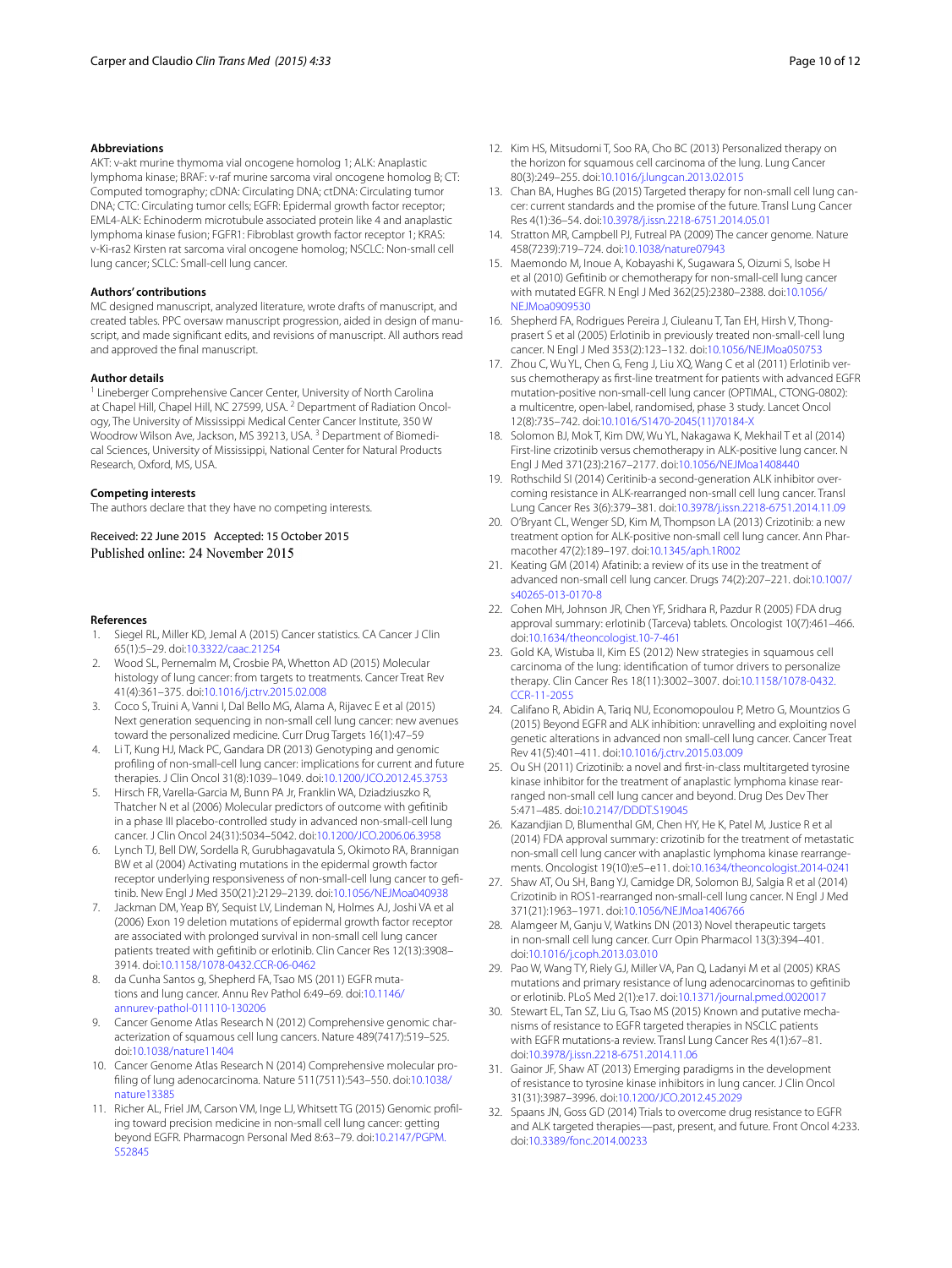- <span id="page-10-0"></span>33. Spaans JN, Goss GD (2014) Drug resistance to molecular targeted therapy and its consequences for treatment decisions in non-small-cell lung cancer. Front Oncol 4:190. doi[:10.3389/fonc.2014.00190](http://dx.doi.org/10.3389/fonc.2014.00190)
- <span id="page-10-1"></span>34. Shaw AT, Kim DW, Mehra R, Tan DS, Felip E, Chow LQ et al (2014) Ceritinib in ALK-rearranged non-small-cell lung cancer. N Engl J Med 370(13):1189–1197. doi[:10.1056/NEJMoa1311107](http://dx.doi.org/10.1056/NEJMoa1311107)
- <span id="page-10-2"></span>35. Rolfo C, Passiglia F, Castiglia M, Raez LE, Germonpre P, Gil-Bazo I et al (2014) ALK and crizotinib: after the honeymoon…what else? Resistance mechanisms and new therapies to overcome it. Transl Lung Cancer Res 3(4):250–261. doi:[10.3978/j.issn.2218-6751.2014.03.01](http://dx.doi.org/10.3978/j.issn.2218-6751.2014.03.01)
- <span id="page-10-3"></span>36. Miller VA, Hirsh V, Cadranel J, Chen YM, Park K, Kim SW et al (2012) Afatinib versus placebo for patients with advanced, metastatic non-small-cell lung cancer after failure of erlotinib, gefitinib, or both, and one or two lines of chemotherapy (LUX-Lung 1): a phase 2b/3 randomised trial. Lancet Oncol 13(5):528–538. doi:[10.1016/S1470-2045\(12\)70087-6](http://dx.doi.org/10.1016/S1470-2045(12)70087-6)
- <span id="page-10-4"></span>37. Cimino GD, Pan CX, Henderson PT (2013) Personalized medicine for targeted and platinum-based chemotherapy of lung and bladder cancer. Bioanalysis 5(3):369–391. doi:[10.4155/bio.12.325](http://dx.doi.org/10.4155/bio.12.325)
- <span id="page-10-5"></span>38. Aberle DR, Adams AM, Berg CD, Black WC, Clapp JD, National Lung Screening Trial Research T et al (2011) Reduced lung-cancer mortality with low-dose computed tomographic screening. N Engl J Med 365(5):395–409. doi[:10.1056/NEJMoa1102873](http://dx.doi.org/10.1056/NEJMoa1102873)
- <span id="page-10-6"></span>39. Kelsey CR, Marks LB, Hollis D, Hubbs JL, Ready NE, D'Amico TA et al (2009) Local recurrence after surgery for early stage lung cancer: an 11-year experience with 975 patients. Cancer 115(22):5218–5227. doi[:10.1002/](http://dx.doi.org/10.1002/cncr.24625) [cncr.24625](http://dx.doi.org/10.1002/cncr.24625)
- <span id="page-10-7"></span>40. Pao W, Miller V, Zakowski M, Doherty J, Politi K, Sarkaria I et al (2004) EGF receptor gene mutations are common in lung cancers from "never smokers" and are associated with sensitivity of tumors to gefitinib and erlotinib. Proc Natl Acad Sci USA 101(36):13306–13311. doi:[10.1073/](http://dx.doi.org/10.1073/pnas.0405220101) [pnas.0405220101](http://dx.doi.org/10.1073/pnas.0405220101)
- <span id="page-10-8"></span>41. Su C, Zhou S, Zhang L, Ren S, Xu J, Zhang J et al (2011) ERCC1, RRM1 and BRCA1 mRNA expression levels and clinical outcome of advanced non-small cell lung cancer. Med Oncol 28(4):1411–1417. doi:[10.1007/](http://dx.doi.org/10.1007/s12032-010-9553-9) [s12032-010-9553-9](http://dx.doi.org/10.1007/s12032-010-9553-9)
- <span id="page-10-9"></span>42. Carnio S, Novello S, Papotti M, Loiacono M, Scagliotti GV (2013) Prognostic and predictive biomarkers in early stage non-small cell lung cancer: tumor based approaches including gene signatures. Transl Lung Cancer Res 2(5):372–381. doi:[10.3978/j.issn.2218-6751.2013.10.05](http://dx.doi.org/10.3978/j.issn.2218-6751.2013.10.05)
- <span id="page-10-10"></span>43. Kalia M (2015) Biomarkers for personalized oncology: recent advances and future challenges. Metabolism 64(3 Suppl 1):S16–S21. doi[:10.1016/j.](http://dx.doi.org/10.1016/j.metabol.2014.10.027) [metabol.2014.10.027](http://dx.doi.org/10.1016/j.metabol.2014.10.027)
- <span id="page-10-12"></span>44. de Gramont A, Watson S, Ellis LM, Rodon J, Tabernero J, de Gramont A et al (2015) Pragmatic issues in biomarker evaluation for targeted therapies in cancer. Nat Rev Clin Oncol 12(4):197–212. doi[:10.1038/](http://dx.doi.org/10.1038/nrclinonc.2014.202) [nrclinonc.2014.202](http://dx.doi.org/10.1038/nrclinonc.2014.202)
- <span id="page-10-11"></span>45. Bhatt AN, Mathur R, Farooque A, Verma A, Dwarakanath BS (2010) Cancer biomarkers—current perspectives. Indian J Med Res 132:129–149
- <span id="page-10-13"></span>46. Zhang L, Xiao H, Zhou H, Santiago S, Lee JM, Garon EB et al (2012) Development of transcriptomic biomarker signature in human saliva to detect lung cancer. Cell Mol Life Sci 69(19):3341–3350. doi[:10.1007/](http://dx.doi.org/10.1007/s00018-012-1027-0) [s00018-012-1027-0](http://dx.doi.org/10.1007/s00018-012-1027-0)
- <span id="page-10-28"></span>47. Leng XF, Chen MW, Xian L, Dai L, Ma GY, Li MH (2012) Combined analysis of mRNA expression of ERCC1, BAG-1, BRCA1, RRM1 and TUBB3 to predict prognosis in patients with non-small cell lung cancer who received adjuvant chemotherapy. J Exp Clin Cancer Res 31:25. doi:[10.1186/1756-9966-31-25](http://dx.doi.org/10.1186/1756-9966-31-25)
- <span id="page-10-29"></span>48. Miao J, Zhang W, Hu X, Chen S, Hu B, Li H (2015) Clinical evaluation of postoperative chemotherapy based on genetic testing in patients with stage IIIA non-small cell lung cancer. Thorac Cancer
- 49. Carpagnano GE, Spanevello A, Carpagnano F, Palladino GP, Prato R, Martinelli D et al (2009) Prognostic value of exhaled microsatellite alterations at 3p in NSCLC patients. Lung Cancer 64(3):334–340. doi:[10.1016/j.](http://dx.doi.org/10.1016/j.lungcan.2008.09.004) [lungcan.2008.09.004](http://dx.doi.org/10.1016/j.lungcan.2008.09.004)
- 50. Zander T, Hofmann A, Staratschek-Jox A, Classen S, Debey-Pascher S, Maisel D et al (2011) Blood-based gene expression signatures in non-small cell lung cancer. Clin Cancer Res 17(10):3360–3367. doi:[10.1158/1078-](http://dx.doi.org/10.1158/1078-0432.CCR-10-0533) [0432.CCR-10-0533](http://dx.doi.org/10.1158/1078-0432.CCR-10-0533)
- <span id="page-10-14"></span>51. Li R, Todd NW, Qiu Q, Fan T, Zhao RY, Rodgers WH et al (2007) Genetic deletions in sputum as diagnostic markers for early detection of

stage I non-small cell lung cancer. Clin Cancer Res 13(2 Pt 1):482–487. doi:[10.1158/1078-0432.CCR-06-1593](http://dx.doi.org/10.1158/1078-0432.CCR-06-1593)

- <span id="page-10-15"></span>52. Hassanein M, Callison JC, Callaway-Lane C, Aldrich MC, Grogan EL, Massion PP (2012) The state of molecular biomarkers for the early detection of lung cancer. Cancer Prev Res 5(8):992–1006. doi:[10.1158/1940-6207.](http://dx.doi.org/10.1158/1940-6207.CAPR-11-0441) [CAPR-11-0441](http://dx.doi.org/10.1158/1940-6207.CAPR-11-0441)
- <span id="page-10-16"></span>53. Minimo C, Bibbo M, Claudio PP, De Luca A, Giordano A (1999) The role of pRb2/p130 protein in diagnosing lung carcinoma on fine needle aspiration biopsies. Pathol Res Pract 195(2):67–70. doi[:10.1016/](http://dx.doi.org/10.1016/S0344-0338(99)80072-7) [S0344-0338\(99\)80072-7](http://dx.doi.org/10.1016/S0344-0338(99)80072-7)
- <span id="page-10-17"></span>54. Showe MK, Vachani A, Kossenkov AV, Yousef M, Nichols C, Nikonova EV et al (2009) Gene expression profiles in peripheral blood mononuclear cells can distinguish patients with non-small cell lung cancer from patients with nonmalignant lung disease. Cancer Res 69(24):9202–9210. doi:[10.1158/0008-5472.CAN-09-1378](http://dx.doi.org/10.1158/0008-5472.CAN-09-1378)
- <span id="page-10-18"></span>55. Bremnes RM, Sirera R, Camps C (2005) Circulating tumour-derived DNA and RNA markers in blood: a tool for early detection, diagnostics, and follow-up? Lung Cancer 49(1):1–12. doi[:10.1016/j.lungcan.2004.12.008](http://dx.doi.org/10.1016/j.lungcan.2004.12.008)
- <span id="page-10-19"></span>56. Ulivi P, Mercatali L, Casoni GL, Scarpi E, Bucchi L, Silvestrini R et al (2013) Multiple marker detection in peripheral blood for NSCLC diagnosis. PLoS One 8(2):e57401. doi[:10.1371/journal.pone.0057401](http://dx.doi.org/10.1371/journal.pone.0057401)
- <span id="page-10-20"></span>57. Sozzi G, Conte D, Mariani L, Lo Vullo S, Roz L, Lombardo C et al (2001) Analysis of circulating tumor DNA in plasma at diagnosis and during follow-up of lung cancer patients. Cancer Res 61(12):4675–4678
- <span id="page-10-21"></span>58. Newman AM, Bratman SV, To J, Wynne JF, Eclov NC, Modlin LA et al (2014) An ultrasensitive method for quantitating circulating tumor DNA with broad patient coverage. Nat Med 20(5):548–554. doi:[10.1038/nm.3519](http://dx.doi.org/10.1038/nm.3519)
- <span id="page-10-22"></span>59. Osman I, Bajorin DF, Sun TT, Zhong H, Douglas D, Scattergood J et al (2006) Novel blood biomarkers of human urinary bladder cancer. Clin Cancer Res 12(11 Pt 1):3374–3380. doi[:10.1158/1078-0432.CCR-05-2081](http://dx.doi.org/10.1158/1078-0432.CCR-05-2081)
- <span id="page-10-23"></span>60. Sharma P, Sahni NS, Tibshirani R, Skaane P, Urdal P, Berghagen H et al (2005) Early detection of breast cancer based on gene-expression patterns in peripheral blood cells. Breast Cancer Res 7(5):R634–R644. doi:[10.1186/bcr1203](http://dx.doi.org/10.1186/bcr1203)
- <span id="page-10-24"></span>61. Chen JT, Ho WL, Cheng YW, Lee H (2000) Detection of p53 mutations in sputum smears precedes diagnosis of non-small cell lung carcinoma. Anticancer Res 20(4):2687–2690
- <span id="page-10-25"></span>62. Destro A, Bianchi P, Alloisio M, Laghi L, Di Gioia S, Malesci A et al (2004) K-ras and p16(INK4A)alterations in sputum of NSCLC patients and in heavy asymptomatic chronic smokers. Lung Cancer 44(1):23–32. doi:[10.1016/j.lungcan.2003.10.002](http://dx.doi.org/10.1016/j.lungcan.2003.10.002)
- <span id="page-10-26"></span>63. Jiang F, Todd NW, Li R, Zhang H, Fang H, Stass SA (2010) A panel of sputum-based genomic marker for early detection of lung cancer. Cancer Prev Res 3(12):1571–1578. doi[:10.1158/1940-6207.CAPR-10-0128](http://dx.doi.org/10.1158/1940-6207.CAPR-10-0128)
- <span id="page-10-27"></span>64. Italiano A (2011) Prognostic or predictive? It's time to get back to definitions! J Clin Oncol 29(35):4718. doi[:10.1200/JCO.2011.38.3729](http://dx.doi.org/10.1200/JCO.2011.38.3729) **(author reply-9)**
- <span id="page-10-30"></span>65. Zhang Q, Zhu X, Zhang L, Sun S, Huang J, Lin Y (2014) A prospective study of biomarker-guided chemotherapy in patients with non-small cell lung cancer. Cancer Chemother Pharmacol 74(4):839–846. doi[:10.1007/](http://dx.doi.org/10.1007/s00280-014-2513-x) [s00280-014-2513-x](http://dx.doi.org/10.1007/s00280-014-2513-x)
- <span id="page-10-31"></span>66. Zhang NN, Liu YT, Ma L, Wang L, Hao XZ, Yuan Z et al (2014) The molecular detection and clinical significance of ALK rearrangement in selected advanced non-small cell lung cancer: ALK expression provides insights into ALK targeted therapy. PLoS One 9(1):e84501. doi[:10.1371/journal.](http://dx.doi.org/10.1371/journal.pone.0084501) [pone.0084501](http://dx.doi.org/10.1371/journal.pone.0084501)
- <span id="page-10-32"></span>67. Sequist LV, Bell DW, Lynch TJ, Haber DA (2007) Molecular predictors of response to epidermal growth factor receptor antagonists in non-small-cell lung cancer. J Clin Oncol 25(5):587–595. doi[:10.1200/](http://dx.doi.org/10.1200/JCO.2006.07.3585) [JCO.2006.07.3585](http://dx.doi.org/10.1200/JCO.2006.07.3585)
- <span id="page-10-33"></span>68. Lindeman NI, Cagle PT, Beasley MB, Chitale DA, Dacic S, Giaccone G et al (2013) Molecular testing guideline for selection of lung cancer patients for EGFR and ALK tyrosine kinase inhibitors: guideline from the College of American Pathologists, International Association for the Study of Lung Cancer, and Association for Molecular Pathology. J Mol Diagn\ 15(4):415–453. doi:[10.1016/j.jmoldx.2013.03.001](http://dx.doi.org/10.1016/j.jmoldx.2013.03.001)
- <span id="page-10-34"></span>69. Bergot E, Levallet G, Campbell K, Dubois F, Lechapt E, Zalcman G (2013) Predictive biomarkers in patients with resected non-small cell lung cancer treated with perioperative chemotherapy. Eur Respir Rev 22(130):565–576. doi:[10.1183/09059180.00007113](http://dx.doi.org/10.1183/09059180.00007113)